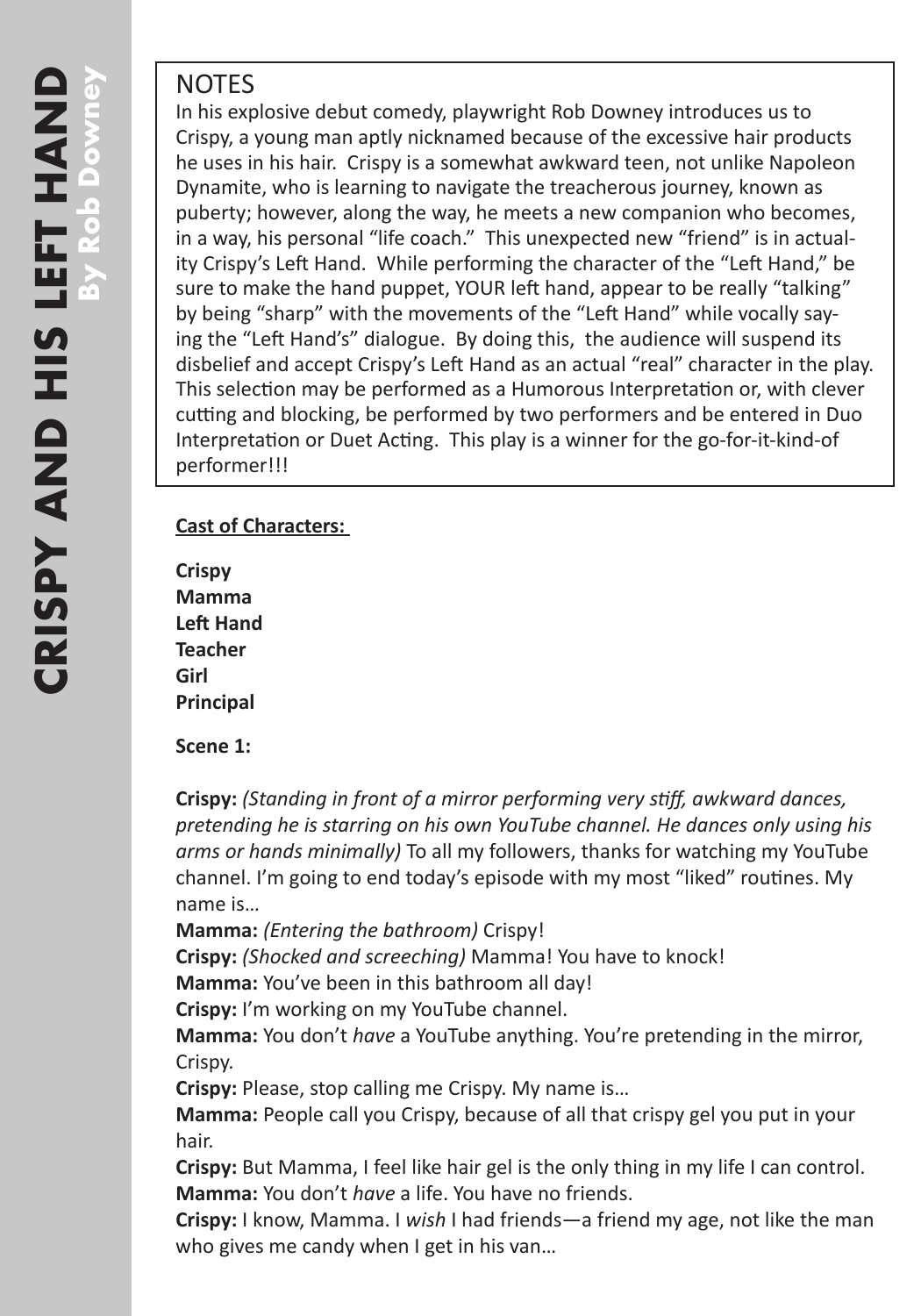**Crispy:** You just don't understand.

**Mamma:** Crispy, just because I don't *care* doesn't mean I don't understand. **Crispy:** So you do understand me, Mamma?

**Mamma:** You are so funny, especially when you aren't *trying* to be. I'll never forget the first words you ever said to me. You looked at me innocently and said *(Making a funny voice),* "Mamma. Where have you been for the last fifteen years?" It was adorable.

**Crispy:** You still haven't told me where you were.

**Mamma:** Get out, Crispy. Mamma needs the toilet.

**Crispy:** Yes, Mamma. I just want…

**Mamma:** *(Interrupting)* Crispy! You know I hate the part of our conversations where you *say* things.

**Crispy:** I'm sorry, Mamma.

**Mamma:** *(Cutting him off)* Now, go to your room, because Mamma's about to blow this place up.

**Crispy:** Fine! I'm running away. *(Runs out awkwardly)*

# **Scene 2:**

**Crispy:** *(Almost crying and wishing)* Star light, star bright, the first star I see tonight, I wish I may, I wish I might… *(Stopping)* What am I doing? It's daytime. I'm inside, and I'm not even looking at a star. *(Frustrated)* Ahhh! I just really wish I had a friend! I just wish that people would appreciate me for who I am! *(Pause, then his left hand starts to convulse and shake)* Owww, I think I have a cramp! *(Still losing control of his arm and hand, as if it has a mind of its own. He struggles with his right hand to control his left hand and arm.)* What is going on? *(Calling out)* Mamma! **Hand:** Shhh, Crispy. **Crispy:** *(Stops struggling)* Who said that? **Hand:** I did, Crispy. **Crispy:** I've finally lost it! My hand is talking to me! **Hand:** *(Very Softly)* Yes. **Crispy:** *(Can't hear)* What? **Hand:** *(Still softly)* Yes. **Crispy:** What? I can't understand what you're saying! **Hand:** *(Loudly)* I said yes! **Crispy:** Yes what? **Hand:** Yes, sir. **Crispy:** No! What did you say *yes* to? **Hand:** I was saying yes, I can talk. I have a cold. **Crispy:** My hand has a cold? **Hand:** *(Softly)* Yes. *(The Hand begins to cough)* **Crispy:** *(Irritated)* What?!? **Hand:** *(Loudly)* I was saying yes that I think I have a cold. *(Angered)* Your left hand is talking to you! I was expecting a bigger reaction.